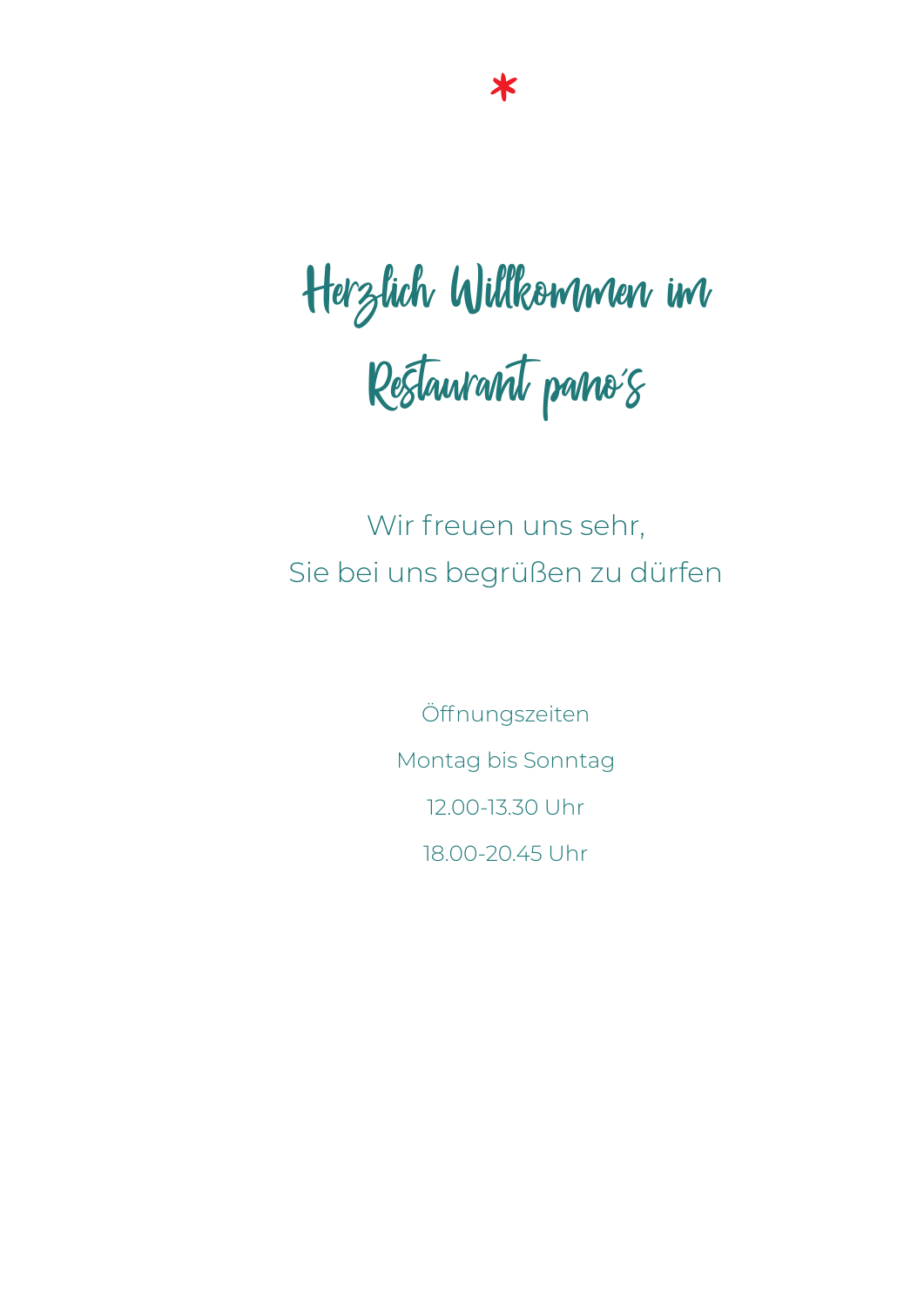

#### starters

Spinat-Bulgursalat mit Grapefruit, Granatapfelkernen und Ziegenkäse *Spinach-Bulgur Salad with grapefruit, pomegranate seeds and goat cheese*  $\epsilon$  17,00

Carpaccio vom Hohenloher Rind mit Schmortomaten, Pinienkernen und gereiftem Parmesan Beef carpaccio with braised tomatoes, pine nuts and parmesan € 19,50

# Suppen

#### soups

"Schwäbische Hochzeitssuppe" Klare Rinderkraftbrühe mit Maultäschle, Flädle, Klößchen und Gemüsejulienne "Swabian wedding soup" Beef broth with swabian pockets, slices of pancakes, small dumplings and finely sliced vegetables € 9,00

Rahmsüppchen von der Petersilienwurzel mit Eismeergarnelen Creamy soup from parsley root with arctic prawns € 9,50

# Salate

#### salads

Kleiner Beilagensalat Small side salad € 7,50

Salat vom Buffet saladbuffet € 11,00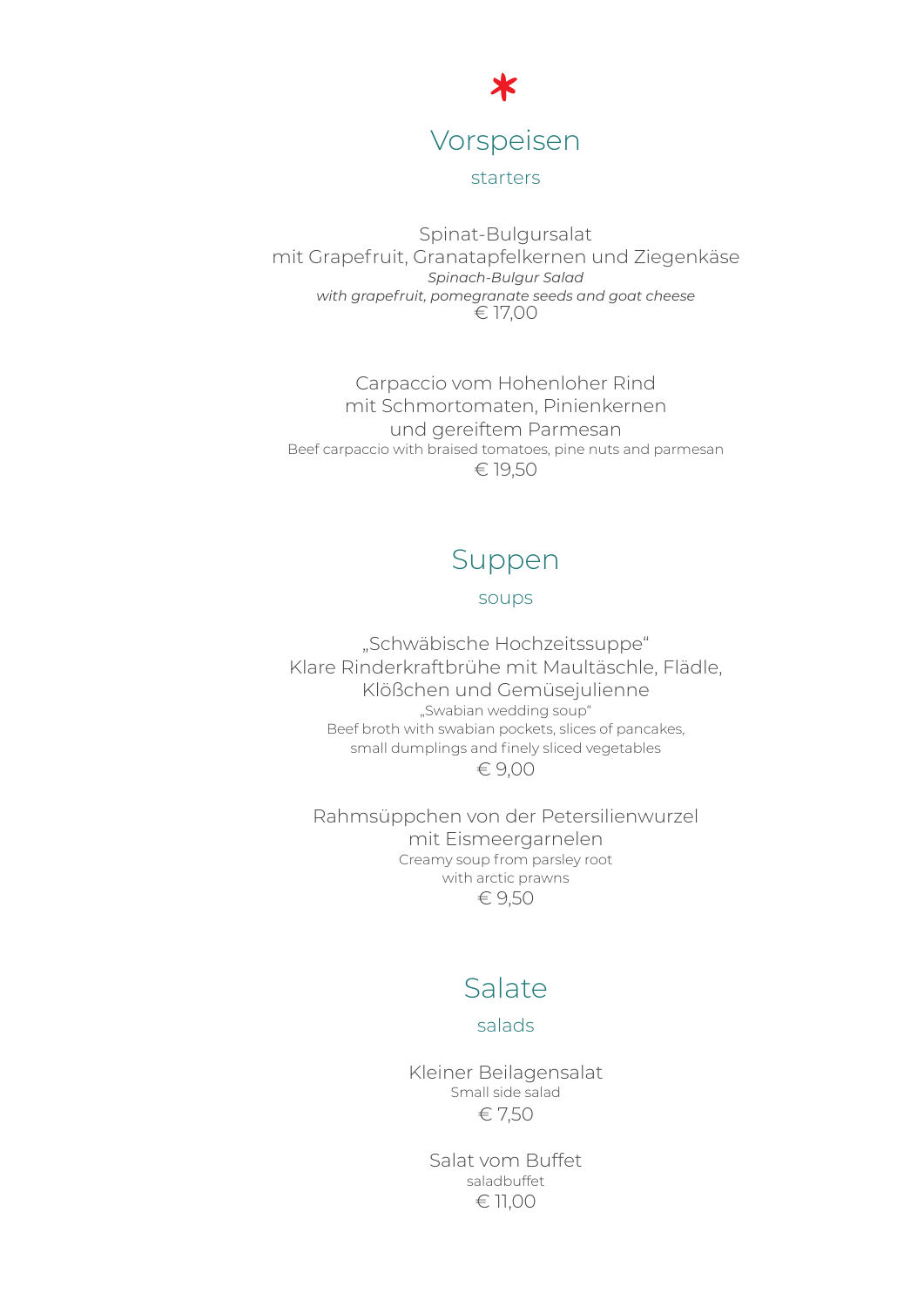

\*\*

main dishes

Schwäbischer Zwiebelrostbraten (200g) mit hausgemachten Spätzle und Beilagensalat vom Buffet Roasted beef steak and onions in gravy with homemade swabian spaetzles and a small side salad from the buffet € 31,00

Wiener Schnitzel vom Kalb mit Petersilienkartoffeln, Preiselbeeren und Beilagensalat vom Buffet Breaded veal escalope "Viennese style" with parsley potatoes, lingonberries and a small side salad from the buffet € 27,00

> Rib Eye Steak mit Chimichurri Speckbohnen und Kartoffel-Brokkoli-Törtchen Rib eye steak with chimichurri bacon beans and broccoli-potato gratin  $€ 32,00$

Kalbsrückensteak mit gebratenen Pfifferlingen Basilikumrahm und hausgemachten Nudeln Veal steak with fried chanterelles basil cream and homemade pasta € 30,00

Rosa gebratene Barbarie-Entenbrust an Orangen- Pfeffersauce, Rahmwirsing und Kartoffelplätzchen Rose roasted Barbarie duck breast with orange pepper sauce, cream savoy cabbage and maccaire potatoes € 27,50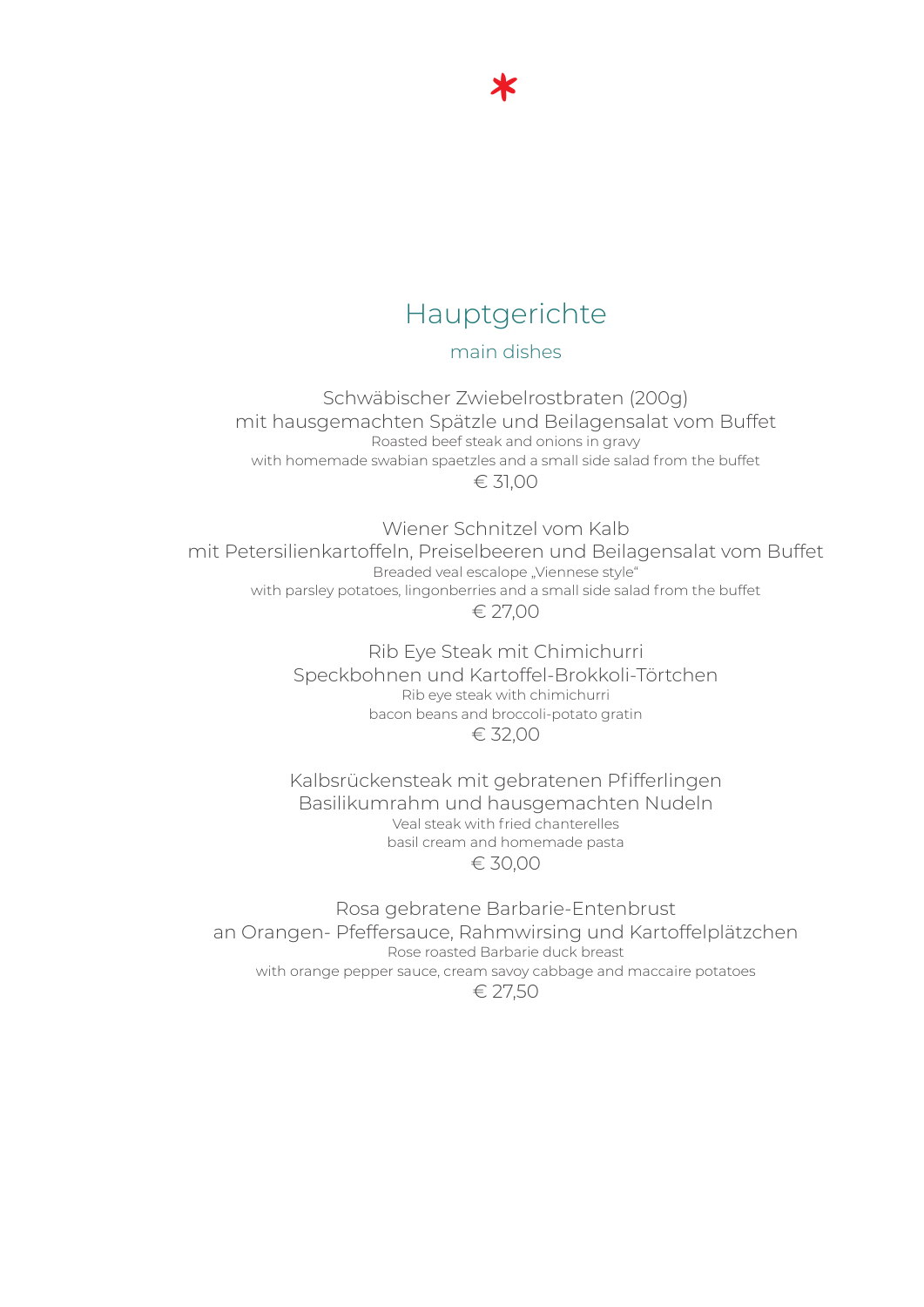# Vegetarisch

\*\*

#### vegetarian

Rucolarisotto mit gegrilltem Gemüse und Rote Beete Jus Rocket risotto with glazed oven vegetables and beetroot jus € 19,50

Pfifferlinge, Kräuterseitlinge und Champignons in Rahm mit kleinen Semmelknödel Chanterelles, herb- mushrooms and mushrooms in cream with small bread dumplings € 22,50

# Fischgerichte

fish dishes

Gebratenes Kabeljaufilet mit Peperonata und Risoleé-Kartoffeln Cod filet with peperonata and pommes risoleés € 23,00

Filets von der Rotbarbe auf Mie-Nudeln mit Wurzelgemüse und Sojasauce Red mullet filet with mie-noodels, root vegetables and soy sauce € 27,00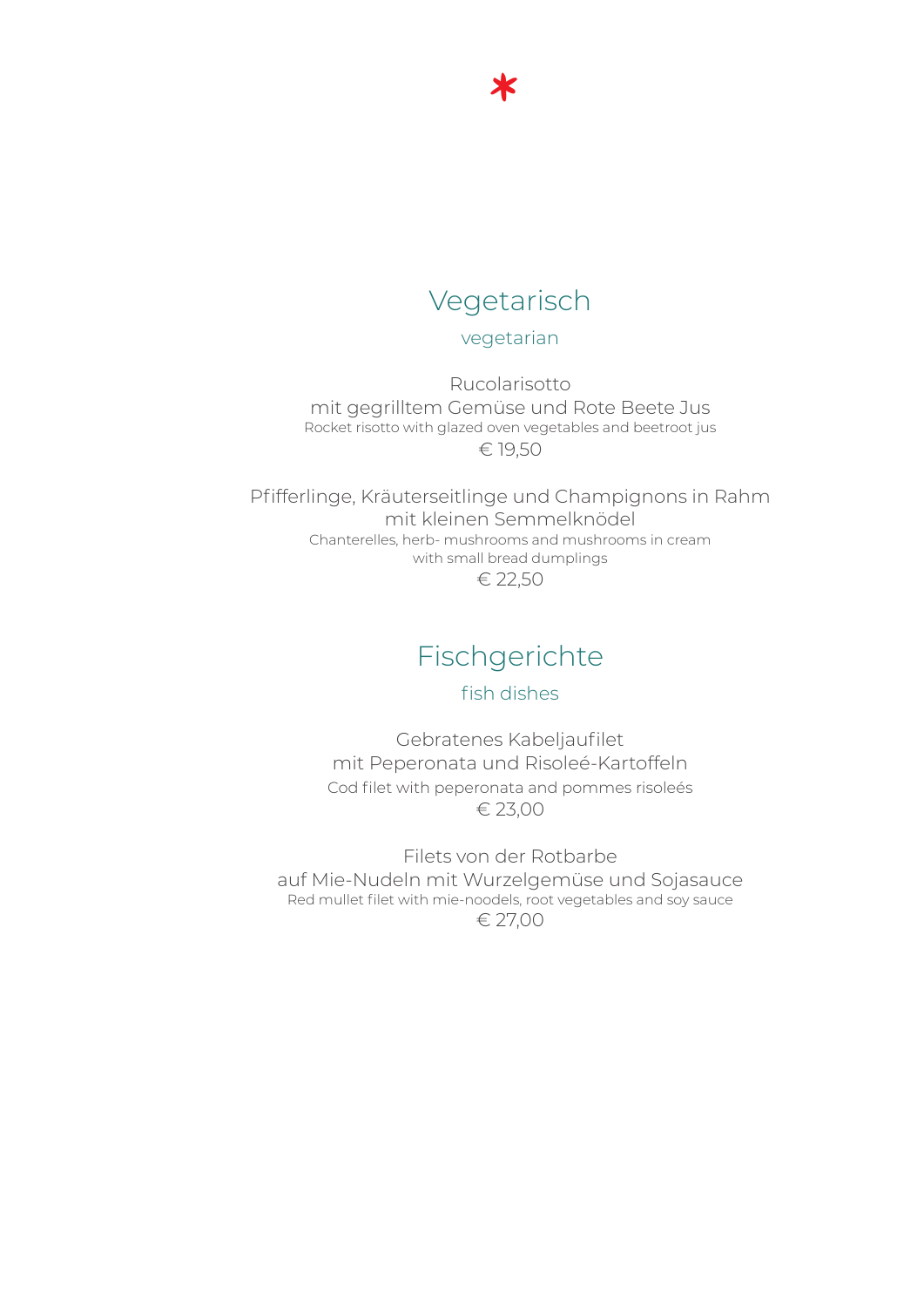Unser 3-Gang-Menü **T**<br>Jal<br><sup>burs</sup>

our 3 course menu

Süßkartoffel-Kokossuppe mit Tofu-Croutons Sweet Potato Coconut Soup with tofu croutons \*\*\*

Geschmortes Rinderbäckle in Lembergersauce, Wurzelgemüse und Kartoffel-Selleriepüree Braised beef cheeks in lemberger sauce, with vegetables and potatoe-celery-puree

\*\*\*

Birnenstrudel mit Walnusseis Pear strudel with walnut ice cream

€ 42,00

### Dessert

#### sweets

Afogato Espresso mit Vanilleeis Espresso with vanilla ice cream € 5,00

Heiße Liebe Vanilleeis mit heißen Himbeeren Vanilla ice cream with hot raspberries € 9,50

Limoncello-Panna Cotta mit Erdbeeren und Rosmarineis Limoncello panna cotta with strawberries and rosemary ice cream € 11,50

Crème brûlée von der Vanille mit Schokoladeneis Vanilla crème brûlée with chocolate ice cream € 11,50

Französische Käseauswahl mit Feigensenf und ofenfrischem Baguette French cheese selection with fig mustard and oven-fresh baguette € 12,00